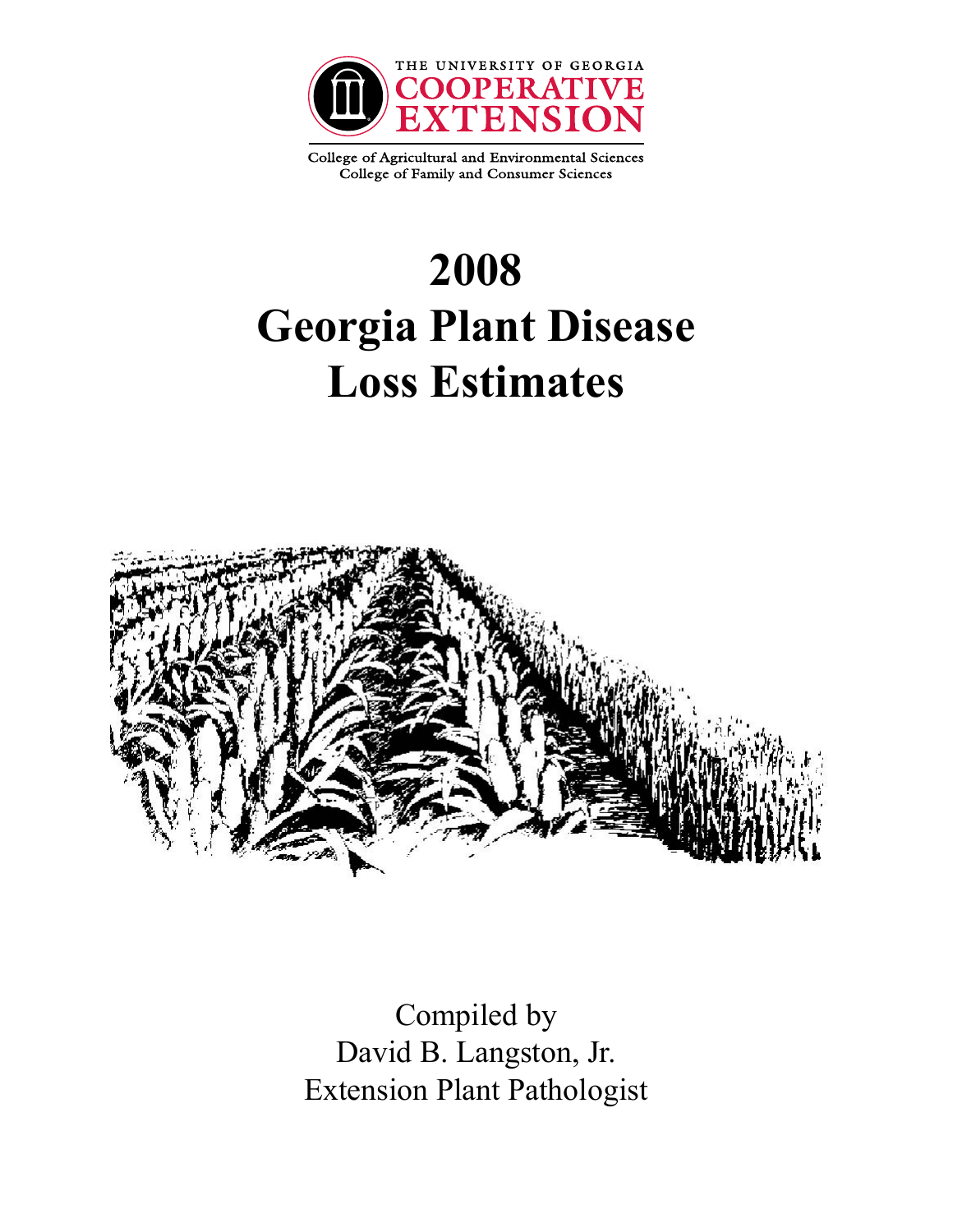It is estimated that losses due to plant diseases in Georgia in 2008 amounted to \$612.06 million. These losses include actual losses in yield and quality as well as costs of disease control measures. The value of these crops was approximately \$4,846.05 million, which resulted in a 12.03% total disease loss for crops grown in 2008.

The estimated values for most crops used to compute these disease losses were taken from the Georgia Agricultural Statistics Service Farm Report for 2008 and the 2008 Georgia Farm Gate Value Report. Actual disease estimates are made by specialists assigned to each crop and are based on reports and observations made each year.

#### **The information in this publication was compiled by David Langston, Extension vegetable pathologist. The following members of the University of Georgia department of Plant Pathology made direct contributions to this publication.**

| Phil Brannen           | Athens, GA  | 706-542-1250 | phrannen@uga.edu          |
|------------------------|-------------|--------------|---------------------------|
| Paul Bertrand          | Tifton, GA  | 229-386-7495 | $b$ ertrand $(a)$ uga.edu |
| <b>Jason Brock</b>     | Tifton, GA  | 229-386-7495 | jbrock@uga.edu            |
| <b>Bob Kemerait</b>    | Tifton, GA  | 229-386-7495 | kemerait@uga.edu          |
| David Langston         | Tifton, GA  | 229-386-7495 | dlangsto@uga.edu          |
| Alfredo Martinez       | Griffin, GA | 770-228-7375 | martinez@griffin.uga.edu  |
| <b>Holly Thornton</b>  | Athens, GA  | 706-542-8987 | hthornto@uga.edu          |
| Jean Williams-Woodward | Athens, GA  | 705-542-9140 | jwoodwar@uga.edu          |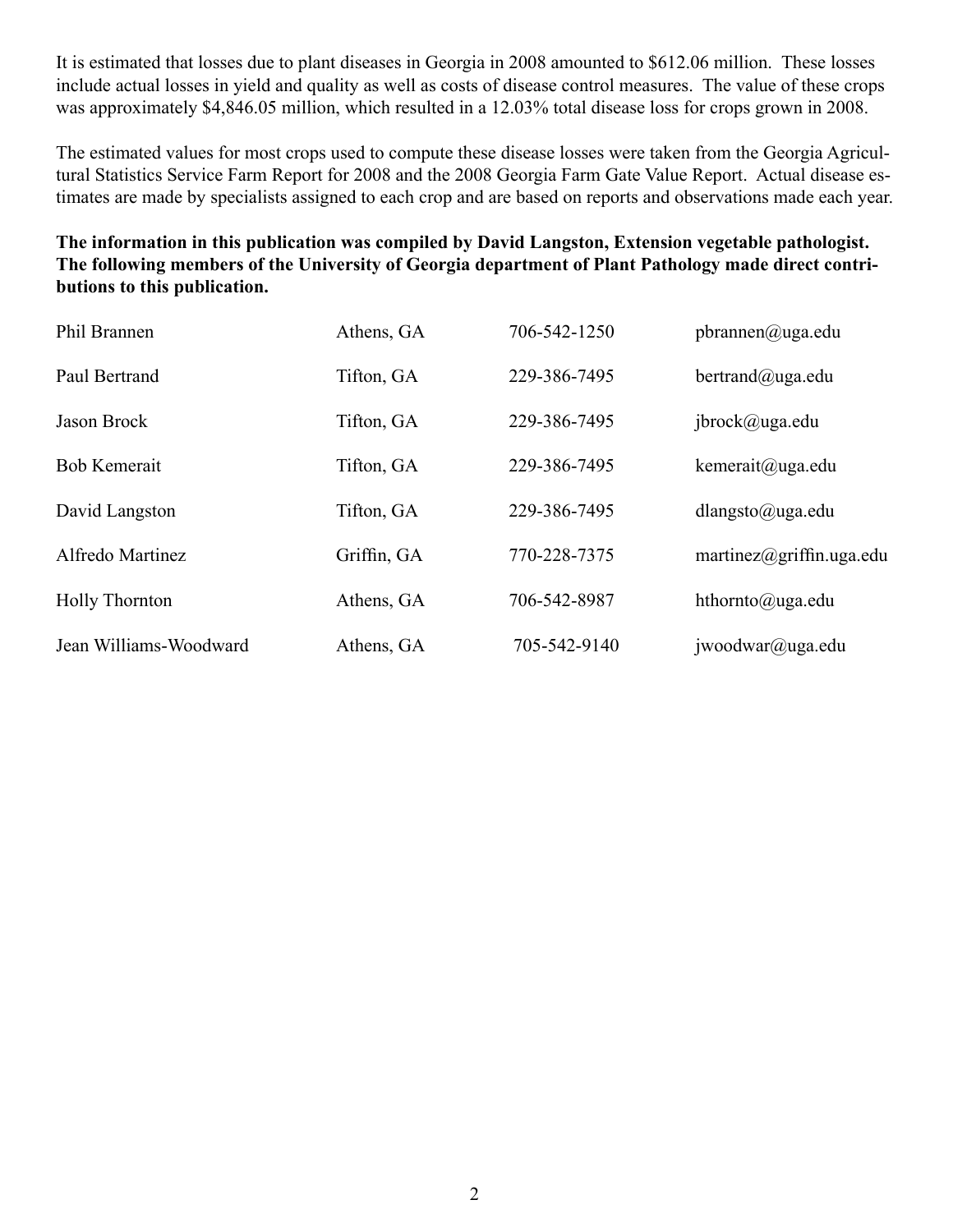## **2008 PLANT DISEASE CLINICS ANNUAL SUMMARY**

Holly Thornton

Extension Plant Pathology maintains two plant disease clinics as educational resources for county Extension agricultural faculty to use to aid their clients in diagnosing and correcting disease-related plant problems. The Athens Plant Disease Clinic, which includes the Homeowner IPM plant disease clinic, was operated by Holly Thornton. The following plant disease samples are processed in Athens: commercial fruit, ornamentals and turf; Christmas trees and forestry; all homeowner samples; legume forages and small grains; urban ornamental landscapes; and mushrooms and wood rots. There is a \$10 processing fee for all physical homeowner samples submitted to the diagnostic clinic in Athens.

In Tifton, the Plant Disease Clinic is run by Jason Brock in the Horticulture Building on the main Tifton Campus - Room 116, 4604 Research Way. Diagnoses of and control recommendations for commercial samples of field crops, grain forages, pecans and vegetables are handled at this location.

Sample numbers continue to increase each year (1530 samples in 2007). This increase was seen in both homeowner and commercial sample submission, with the greatest increases occurring in commercial fruit sample submission and both homeowner and commercial turf submission. Last year was a very dry year and many of the problems seen were not disease-related but rather environmental or cultural-type plant problems.

Diagnoses and educational recommendations are returned to the county faculty. The clinics maintain a computerized database of samples and their diagnoses through the DDDI system, as well as a reference library for use by Extension agents, specialists, researchers and students. Monthly homeowner reports are also available via our departmental clinic homepage (http://www.plant.uga.edu/Extension/Clinics/PDC.htm).

| Crop                     | <b>Commercial Samples</b> | <b>Homeowner IPM</b><br><b>Samples</b> | <b>Total</b> |
|--------------------------|---------------------------|----------------------------------------|--------------|
| Field Crops              | 237                       | $\bf{0}$                               | 237          |
| Vegetables               | 296                       | 60                                     | 356          |
| Fruits & Nuts            | 165                       | 40                                     | 205          |
| Herbaceous Ornamentals   | 102                       | 38                                     | 140          |
| <b>Woody Ornamentals</b> | 128                       | 107                                    | 235          |
| Trees                    | 71                        | 110                                    | 181          |
| Turf                     | 434                       | 241                                    | 675          |
| Miscellaneous            | 7                         | 15                                     | 22           |
| <b>Total</b>             | 1440                      | 611                                    | 2051         |

## **CLINIC SUMMARIES: 2008 PLANT SAMPLE SUBMISSION**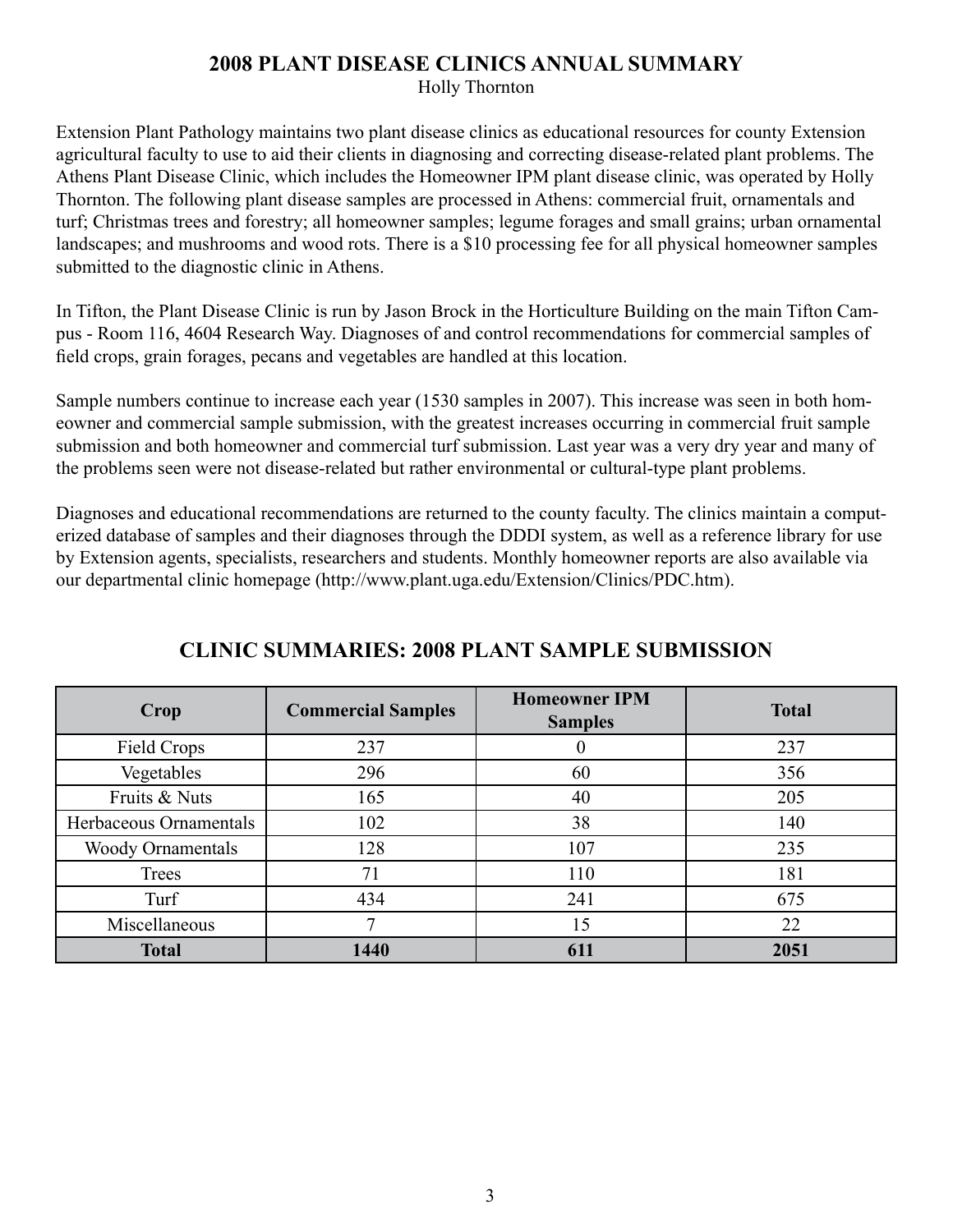### **APPLE**

 This was one of the driest years on record for north Georgia. As a result, disease losses were minimal for apple production. Due to extreme drought conditions, fire blight and summer rot diseases had a minimal impact. Absolutely no disease was recorded in untreated research apples at the Blairsville substation. Overall disease pressure was very low in apples. There is still a strong need for more efficacious fungicides for control of bitter rot and other summer rot diseases. In addition, though not yet observed, we are concerned that streptomycin antibiotic resistance may yet become an issue; currently, streptomycin is the only effective antibiotic for fire blight. If we lose this antibiotic due to resistance, apple production will be much more difficult. Cost of control included pesticide usage for fire blight, pruning costs and summer rot control measures.

| <b>Disease</b>                                          | % Reduction in<br><b>Crop Value</b> | <b>Damage</b><br>(\$ Thousands) | <b>Cost of Control</b><br>(\$ Thousands) | <b>Total</b><br>(\$ Thousands) |  |  |
|---------------------------------------------------------|-------------------------------------|---------------------------------|------------------------------------------|--------------------------------|--|--|
| Fire Blight                                             | 0.0                                 | 0.0                             | 70.0                                     | 70.0                           |  |  |
| <b>Bitter Rot</b>                                       | 1.0                                 | 45.3                            | 100.0                                    | 145.3                          |  |  |
| <b>Bot Rot</b>                                          | 0.0                                 | $0.0\,$                         | 52.0                                     | 52.0                           |  |  |
| <b>Black Rot</b>                                        | 0.0                                 | 0.0                             | 33.0                                     | 33.0                           |  |  |
| Alternaria Leaf Spot                                    | 0.0                                 | 0.0                             | 0.0                                      | 0.0                            |  |  |
| Powdery Mildew                                          | 0.1                                 | 4.5                             | 11.5                                     | 16.0                           |  |  |
| Sooty Blotch                                            | 0.0                                 | 0.0                             | 0.0                                      | $0.0\,$                        |  |  |
| Fly Speck                                               | 0.0                                 | 0.0                             | 0.0                                      | 0.0                            |  |  |
| Cedar Apple Rust                                        | 0.1                                 | 4.5                             | 0.0                                      | 4.5                            |  |  |
| Scab                                                    | 0.0                                 | 0.0                             | 0.0                                      | 0.0                            |  |  |
| <b>Other Diseases</b>                                   | 0.1                                 | 2.3                             | 1.0                                      | 3.3                            |  |  |
| <b>Total</b>                                            | 1.3                                 | 56.6                            | 267.5                                    | 324.1                          |  |  |
| *Controlled with fungicides applied for other diseases. |                                     |                                 |                                          |                                |  |  |
| Estimated by Phil Brannen, Extension Plant Pathologist  |                                     |                                 |                                          |                                |  |  |

#### **BLUEBERRY**

Blueberry production in 2008 was generally good to excellent. Due to extreme drought conditions, very few fungal diseases were observed. Powdery mildew was one of the few exceptions, and this was the first time in recent memory in which this disease was extensively observed. Rust was also prevalent in some locations, and Exobasidium leaf and fruit spot were identified in one or two locations as well. Bacterial leaf scorch, a newly identified bacterial disease of southern highbush blueberries, was observed in numerous locations throughout the blueberry belt, and it is now causing extensive losses on several varieties. Also, the viral disease red ring spot was identified at several sites, as well as yet another newly identified disease, necrotic ring blotch. Necrotic ring blotch is likely caused by a virus, but ongoing research has not yet firmly established the cause. It is becoming firmly established among some southern highbush varieties, where it results in early and complete defoliation. Until recently, blueberry viruses had been occasionally-observed curiosities, but they are rapidly becoming established threats to the industry.

| <b>Disease</b>                                        | % Reduction in<br><b>Crop Value</b> | Damage<br>(\$Thousands) | <b>Cost of Control</b><br>(\$ Thousands) | <b>Total</b><br>(\$Thousands) |
|-------------------------------------------------------|-------------------------------------|-------------------------|------------------------------------------|-------------------------------|
| Mummy Berry                                           | 0.1                                 | 70.6                    | 1277.5                                   | 1348.1                        |
| <b>Botrytis Blight</b>                                | 0.0                                 | 0.0                     | 511.0                                    | 511.0                         |
| <b>Foliar Disease</b>                                 | 0.1                                 | 70.6                    | 383.3                                    | 453.9                         |
| Rots                                                  | 0.1                                 | 70.6                    | 127.8                                    | 198.4                         |
| <b>Bacterial Scorch</b>                               | 0.1                                 | 70.6                    | 0.0                                      | 70.6                          |
| Dieback                                               | 0.1                                 | 70.6                    | 127.8                                    | 198.4                         |
| Phytophthora Root Rot                                 | 0.1                                 | 70.6                    | 127.8                                    | 198.4                         |
| <b>Total</b>                                          | 0.6                                 | 423.6                   | 2555.0                                   | 2978.6                        |
| Estimate by Phil Brannen, Extension Plant Pathologist |                                     |                         |                                          |                               |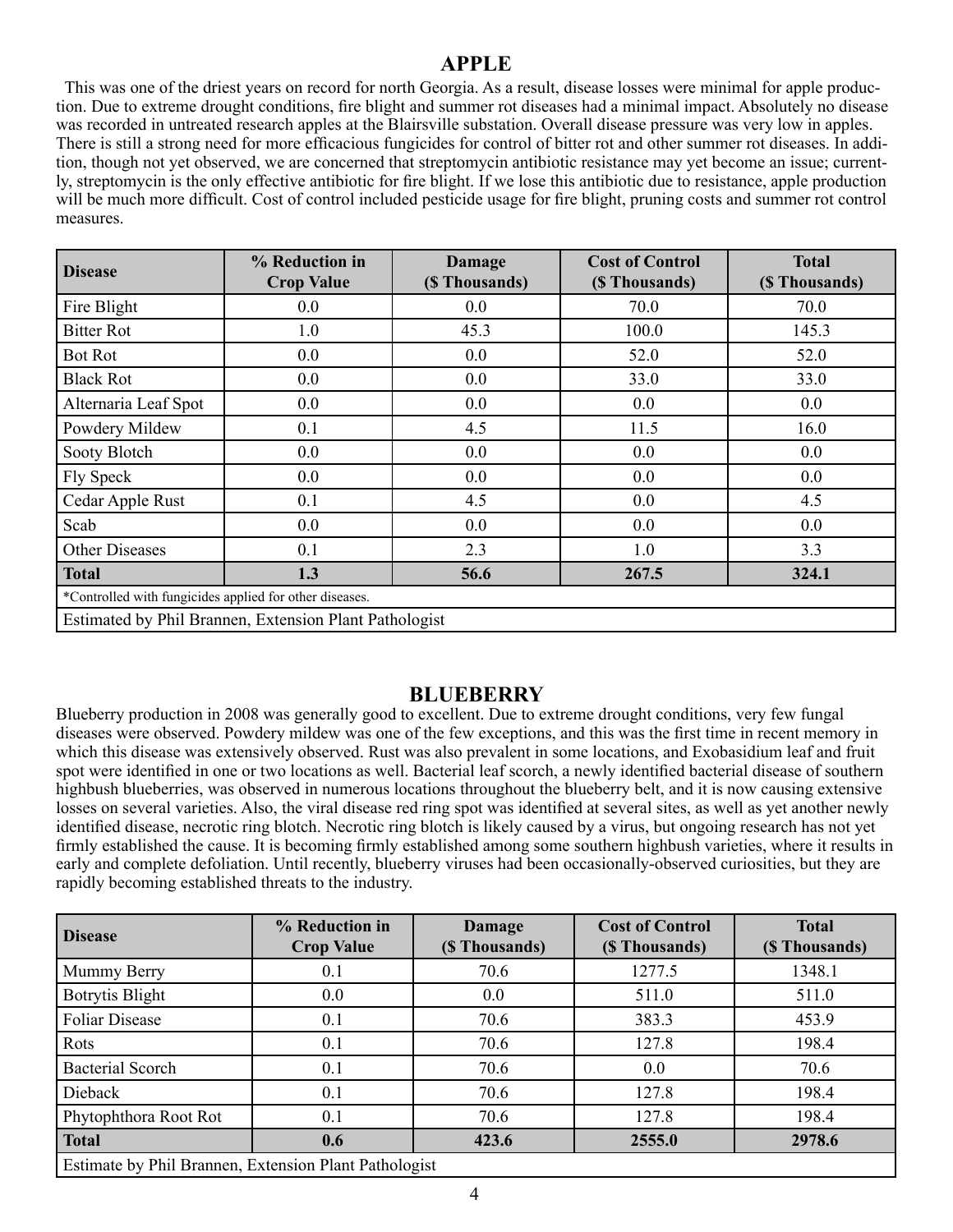#### **BUNCH GRAPE**

Grape diseases were radically reduced by extreme drought. With the exception of powdery mildew, a dry weather fungal pathogen, disease pressure from fungi was virtually nonexistent, largely as a result of a dry year. Powdery mildew was prevalent in some locations, especially where poor fungicide programs were utilized. North Georgia is on the southern edge of the region where one can effectively grow wine grapes, and this is related to Pierce's disease, a bacterial disease which is vectored by an insect, the glassy-winged sharpshooter. Cold winter temperatures either kill the insect, which transmits the disease, or the temperatures may actually prevent the bacteria from surviving, but the verdict is still out on which is most important. However, we do know that cold temperatures allow for production of Vinifera wine grapes, and we do not recommend that producers plant these at elevations below 1,300 feet. As a result of warmer winters, we have observed substantial increases in vine death, even at higher elevations and longitudes. In some cases, producers have gone from losing less than10 vines per year to losses of several hundred vines, as observed in 2006 and 2007. Pierce's disease losses were once again extensive in 2008; however, the colder winter of 2007/2008, combined with more aggressive insect management for Pierce's disease vectors, likely resulted in reduced losses as compared to the previous two years. Crown gall, another bacterial disease associated with plant injury, increased due to freeze damage observed in 2007.

| <b>Disease</b>        | % Reduction in<br><b>Crop Value</b>                   | <b>Damage</b><br>(\$ Thousands) | <b>Cost of Control</b><br>(\$ Thousands) | <b>Total</b><br>(\$Thousands) |  |  |  |
|-----------------------|-------------------------------------------------------|---------------------------------|------------------------------------------|-------------------------------|--|--|--|
| <b>Botrytis</b>       | 0.1                                                   | 2.1                             | 40.0                                     | 42.1                          |  |  |  |
| Downy Mildew          | 0.1                                                   | 2.1                             | 70.0                                     | 72.1                          |  |  |  |
| <b>Black Rot</b>      | 0.1                                                   | 2.1                             | 70.0                                     | 72.1                          |  |  |  |
| Powdery Mildew        | 2.0                                                   | 41.1                            | 20.0                                     | 61.1                          |  |  |  |
| Phomopsis Cane Blight | 1.0                                                   | 20.6                            | 35.0                                     | 55.6                          |  |  |  |
| Crown Gall            | 0.2                                                   | 4.1                             | 5.0                                      | 9.1                           |  |  |  |
| Pierce's Disease      | 0.5                                                   | 10.3                            | 30.0                                     | 40.3                          |  |  |  |
| <b>Total</b>          | 4.0                                                   | 82.3                            | 270.0                                    | 352.3                         |  |  |  |
|                       | Estimate by Phil Brannen, Extension Plant Pathologist |                                 |                                          |                               |  |  |  |

#### **CORN**

In 2008, corn for grain was planted on 370,000 acres and was harvested from 310,000 acres in Georgia with an average yield of 140 bu/A. The 2008 crop was valued at \$199.64 million. Southern rust (*Puccinia polysora*) was a significant problem for many corn growers in 2008 and was especially damaging to the corn crop planted after harvest of wheat. Additionally, a second virulent race of *P. polysora* was confirmed in Georgia in 2008 to overcome the resistance to southern rust in hybrids (the rpp9 gene). Rainfall was less abundant during the 2005 and 2006 growing seasons than in 2003 and 2004. In addition to southern corn rust, northern corn leaf blight (*Exserohilum turcicum*) was also quite severe in many fields. The 2008 season was the first time in recent years that this disease was observed with such severity and widespread incidence. Use of fungicides, especially strobilurin chemistries, was common in 2008.

The true importance of damage from nematodes (e.g. sting, stubby root and southern root-knot nematodes) is becoming more apparent as growers and county agents become more familiar with the symptoms.

| <b>Disease</b>            | % Reduction in<br><b>Crop Value</b> | Damage<br>(\$ Millions) | <b>Cost of Control</b><br>(\$ Millions) | <b>Total</b><br>(\$ Millions) |
|---------------------------|-------------------------------------|-------------------------|-----------------------------------------|-------------------------------|
| Root & Stalk Rot          | 0.1                                 | 0.2                     | 0.0                                     | 0.2                           |
| Nematodes                 | 5.0                                 | 10.0                    | $0.8*$                                  | 10.8                          |
| Mycotoxins                | 4.0                                 | 8.0                     | 0.0                                     | 8.0                           |
| Southern Corn Rust        | 5.0                                 | 10.0                    | $1.5**$                                 | 11.5                          |
| Northern Corn Leaf Blight | 0.5                                 | 1.0                     | $-***$                                  | 1.0                           |
| Other Leaf Diseases       | Trace                               | $- -$                   | 0.0                                     | 0.0                           |
| Total                     | 14.6                                | 29.2                    | 2.3                                     | 31.5                          |

\*It is estimated that approximately 40,000 acres of corn were treated with 7 lb/A Counter insecticide-nematicide for control of nematodes.

\*\*It is estimated that 100,000 acres of corn were sprayed with fungicides at least once during the 2008 season at a cost of \$5/A for application and \$10/A for cost of fungicide.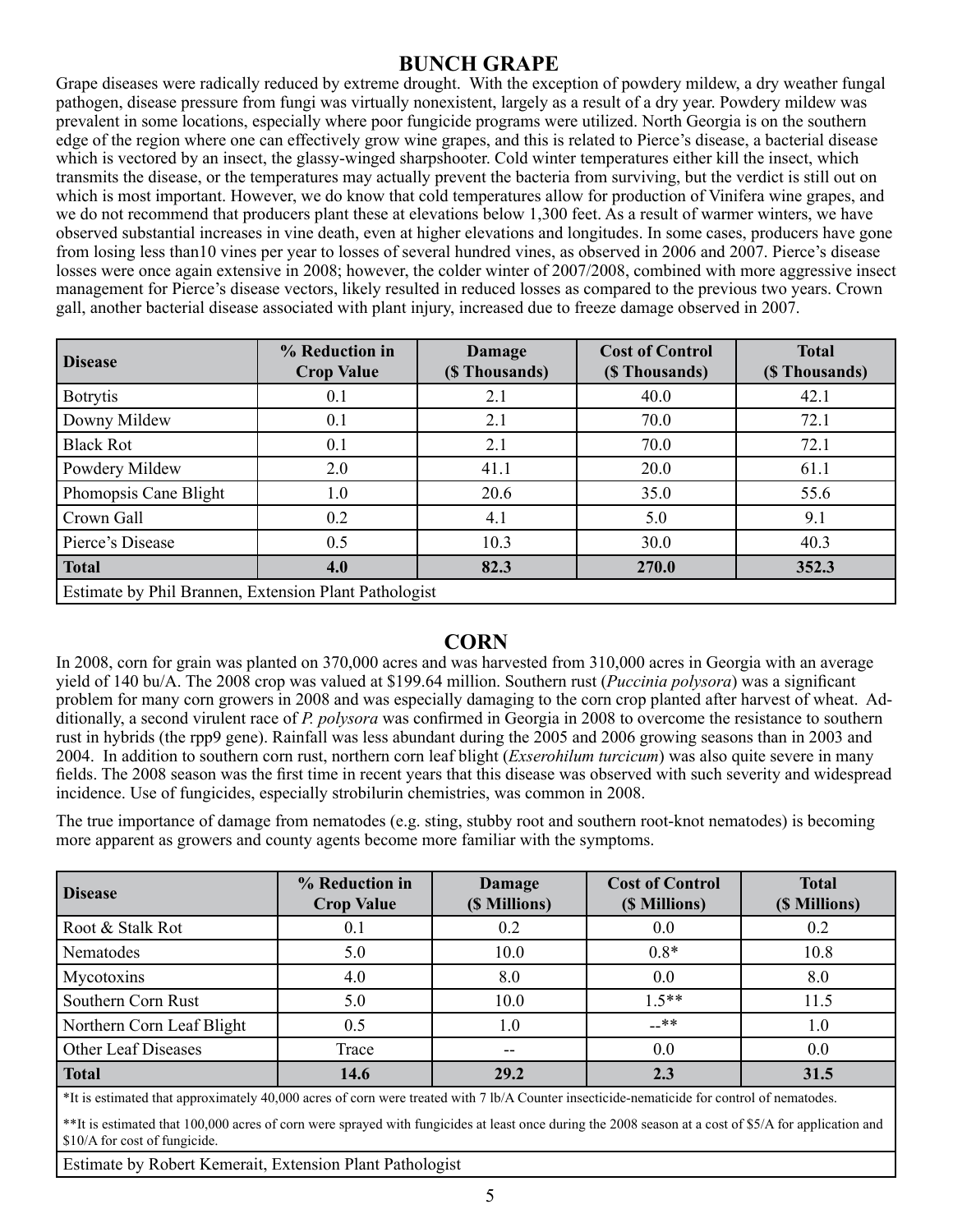#### **COTTON**

In 2008, it was reported that cotton was planted on an estimated 940,000 acres and harvested from an estimated 920,000 acres. The average lint yield was 835 lb/A. The crop was valued at \$498.728 million.

Losses to seedling disease, primarily Rhizoctonia seedling blight, or "soreshin," were moderate in 2008. The most serious disease in 2008 was Stemphylium leaf spot. Though this disease typically has its basis in a nutrient deficiency, especially potassium, the fungal pathogen is the cause of the leaf spots that can lead to rapid and severe defoliation in a field. Dry weather during 2008 may have affected the uptake of the potassium leading to the problems with Stemphylium leaf spot.

Losses to nematodes, primarily southern root-knot nematodes, continue to be one of the most important problems for cotton growers in Georgia. Until growers are able to practice effective crop rotation and increase the number of years between cotton crops in a field, the losses and damage from parasitic nematodes will continue to increase unless growers use nematicides effectively. The current decline in cotton acreage in Georgia should make it easier for growers, especially those who grow peanuts, to increase the time between successive cotton crops in a field.

| <b>Disease</b>          | % Reduction<br>in Crop Value | Damage<br>(\$ Millions) | <b>Cost of Control</b><br>(\$ Millions) | <b>Total</b><br>(\$ Millions) |
|-------------------------|------------------------------|-------------------------|-----------------------------------------|-------------------------------|
| Boll Rot (lint)         | 2.0                          | 10.0                    | 0.0                                     | 10.0                          |
| <b>Nematodes</b>        | 10.0                         | 50.0                    | 9.5 <sup>a</sup>                        | 59.5                          |
| Southern root-knot      | 7.5                          | 37.4                    |                                         |                               |
| Reniform                | 2.0                          | 10.0                    |                                         | ---                           |
| Columbia lance          | 0.5                          | 2.6                     |                                         |                               |
| <b>Seedling Disease</b> | 1.0                          | 5.0                     | $1.2^{b}$                               | 6.2                           |
| Fusarium Wilt           | Trace                        | ---                     |                                         | ---                           |
| Ascochyta Blight        | Trace                        |                         | ---                                     |                               |
| Stemphylium leaf spot   | 3.0                          | 15.0                    | 0.9 <sup>c</sup>                        | 15.9                          |
| <b>Total</b>            | 16.0                         | 80.0                    | 11.6                                    | 91.6                          |

a This figure is based upon an estimation that approximately 35% of the cotton acreage in the state is treated with a nematicide rate of Temik (5 lb/A or greater), 20% with AVICTA Complete Pak, and approximately 2.0% of the acreage was treated with Telone II.

<sup>b</sup> This figure is an estimate of the cost of fungicides, both in the seed treatments and additional hopper box and in-furrow applications, that are used to manage seedling diseases. For this figure, it is estimated that approximately 15% of the cotton acreage in Georgia is treated with a fungicide in addition to the seed treatment to manage seedling disease.

c This figure is based upon an estimate that 10% of the cotton acreage in the state was sprayed with a fungicide in 2008 to manage foliar diseases of cotton.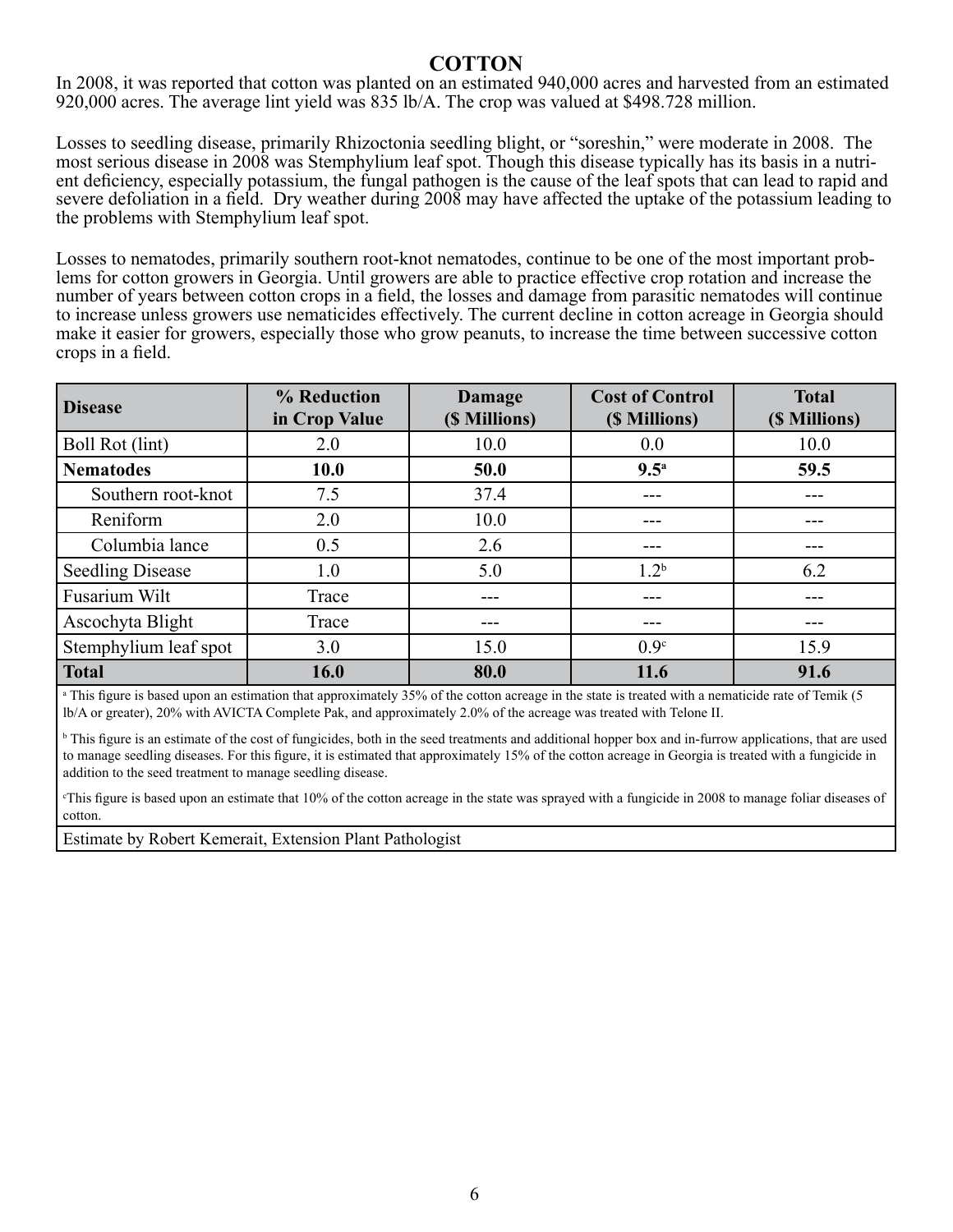## **MUSCADINE GRAPE**

Minimal disease pressure was observed in most muscadine vineyards due to extreme drought. Some losses continued to occur from "dead arm" diseases, but in general, disease losses were minimal. As a native grape, muscadines generally have less disease pressure than European grapes.

| <b>Disease</b>                                          | % Reduction in<br><b>Crop Value</b> | Damage<br>(\$Thousands) | <b>Cost of Control</b><br>(\$Thousands) | <b>Total</b><br>(\$Thousands) |  |
|---------------------------------------------------------|-------------------------------------|-------------------------|-----------------------------------------|-------------------------------|--|
| <b>Bitter Rot</b>                                       | 0.1                                 | 2.0                     | 40.2                                    | 42.2                          |  |
| Macrophoma Rot                                          | 0.1                                 | 2.0                     | 35.0                                    | 37.0                          |  |
| Ripe Rot                                                | 0.1                                 | 2.0                     | 15.0                                    | 17.0                          |  |
| Angular Leaf Spot                                       | 0.1                                 | 2.0                     | 5.0                                     | 7.0                           |  |
| <b>Black Rot</b>                                        | 0.1                                 | 2.0                     | 0.0                                     | 2.0                           |  |
| Phomopsis Dead Arm                                      | 0.1                                 | 2.0                     | 1.0                                     | 3.0                           |  |
| <b>Total</b>                                            | 0.6                                 | 11.9                    | 96.2                                    | 108.1                         |  |
| *Controlled with fungicides applied for other diseases. |                                     |                         |                                         |                               |  |
| Estimate by Phil Brannen, Extension Plant Pathologist   |                                     |                         |                                         |                               |  |

## **PEACH**

Peach production was good to excellent in 2008. Due to extremely dry conditions, brown rot and scab diseases were of minimal consequence on the fruit that remained. Likewise, bacterial diseases were of minimum consequence as well. However, many orchards were prematurely defoliated as a result of rust. Armillaria continued to be a major, expanding problem in replant peach production.

| <b>Disease</b>                                        | % Reduction in    | <b>Damage</b>  | <b>Cost of Control</b> | <b>Total</b>   |
|-------------------------------------------------------|-------------------|----------------|------------------------|----------------|
|                                                       | <b>Crop Value</b> | (\$ Thousands) | (\$Thousands)          | (\$ Thousands) |
| <b>Brown Rot</b>                                      | 0.1               | 19.7           | 1,750.0                | 1,769.7        |
| Scab                                                  | 0.01              | 2.0            | 1,110.0                | 1,112.0        |
| <b>Bacterial Spot</b>                                 | 0.01              | 2.0            | 20.0                   | 22.0           |
| Phony Peach                                           | 0.5               | 98.3           | 230.0                  | 328.3          |
| Gummosis                                              | 0.1               | 19.7           | 20.0                   | 39.7           |
| Armillaria Root Rot                                   | 1.0               | 196.7          | 50.0                   | 246.7          |
| Phomopsis Constriction Canker                         | 0.01              | 2.0            | 10.0                   | 12.0           |
| <b>Total</b>                                          | 1.7               | 340.2          | 3,190.0                | 3,530.2        |
| Estimate by Phil Brannen, Extension Plant Pathologist |                   |                |                        |                |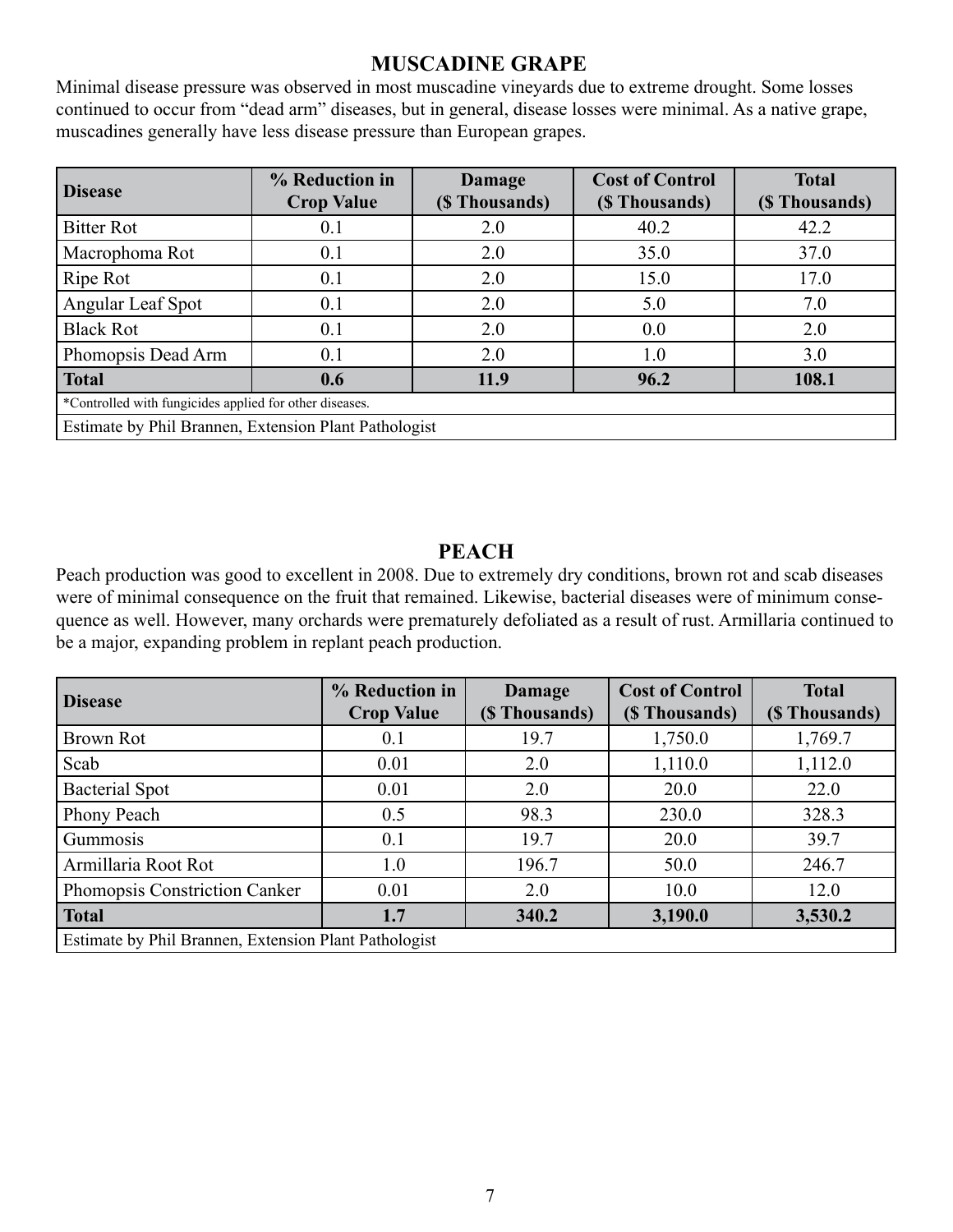### **PEANUT**

In 2008, peanuts were planted on approximately 690,000 acres and harvested from approximately 685,000 acres. Yields in 2008 averaged 3,400 lb/A for a total production valued at \$475.116 million.

Tomato spotted wilt was very light again in 2008 for reasons that remain unclear. Severity of spotted wilt was much lower in 2006 (2.5% estimated reduction in crop value), 2007 (1.5% estimated reduction in crop value) and in 2008 than in 2005. Warm soil conditions early in the 2008 season favored the development of white mold ,which was the most important peanut disease for Georgia last year. Early and late leaf spot diseases were a problem for some growers and were especially severe in fields where peanuts were planted on a short rotation.

As the popular fungicide tebuconazole became available in generic formulations, growers using the generic formulations were able to realize less expensive fungicide programs.

| <b>Disease</b>            | % Reduction<br>in Crop Value <sup>a</sup> | Damage<br>(\$ Millions) | <b>Cost of Control</b><br>(\$ Millions) | <b>Total</b><br>(SMillions) |
|---------------------------|-------------------------------------------|-------------------------|-----------------------------------------|-----------------------------|
| Leaf spots                | 1.0                                       | 4.8                     | 34.9 <sup>b</sup>                       | 39.7                        |
| White mold                | 8.0                                       | 38.0                    | $22.7^{\circ}$                          | 60.7                        |
| Limb Rot                  | 1.0                                       | 4.8                     | $---d$                                  | 4.8                         |
| Pod Rot                   | 0.5                                       | 2.4                     | $---e$                                  | 2.4                         |
| Nematodes                 | 3.0                                       | 14.2                    | $6.4$ <sup>f</sup>                      | 20.6                        |
| Cylindrocladium Black Rot | 1.0                                       | 4.8                     | 0.03 <sup>g</sup>                       | 4.83                        |
| <b>Seedling Disease</b>   | 0.2                                       | 1.0                     | 0.7 <sup>h</sup>                        | 1.7                         |
| Tomato Spotted Wilt       | 1.0                                       | 4.8                     | 0.0                                     | 4.8                         |
| Diplodia Collar Rot       | Trace                                     |                         | 0.0                                     | 0.0                         |
| <b>Total</b>              | 15.7                                      | 74.8                    | 64.73                                   | 139.53                      |

a The total value of the crop was \$475.1 million according to the National Agricultural Statistics Service.

<sup>b</sup> It was estimated that 55% of peanut acreage in Georgia receives some irrigation and that most of this acreage was sprayed with fungicides 7 times during the season. Fungicide treatments for leaf spot control alone are about \$8/acre per application. Growers usually sprayed non-irrigated fields less often, perhaps 4-5 times per season. This figure is based upon the cost to growers if they ONLY used fungicides (e.g. chlorothalonil) for leaf spot control. Only the approximate cost of the fungicide is factored into this figure.

c This figure reflects the additional cost BEYOND control of leaf spot if growers chose to use products such as azoxystrobin, tebuconazole or flutolanil to control soilborne diseases at some point during the season.

d Cost of control for limb rot is included in treatments for white mold.

e The cost of gypsum treatments applied to reduce pod rot has not been estimated.

f For the cost of nematode management, it was estimated that 10.0% of the acreage in Georgia is treated at a cost of \$30/A; 5% of the acreage at \$60/A; and 5% of the acreage at \$67/A.

<sup>g</sup> It was estimated that approximately .1% of the total peanut acreage is treated with metam sodium to control CBR at \$50/A.

<sup>h</sup> It was estimated that the cost to treat seed with fungicides is about \$0.50/A and that approximately 5% of the peanut acreage is treated with an in-furrow fungicide at planting at \$10/A.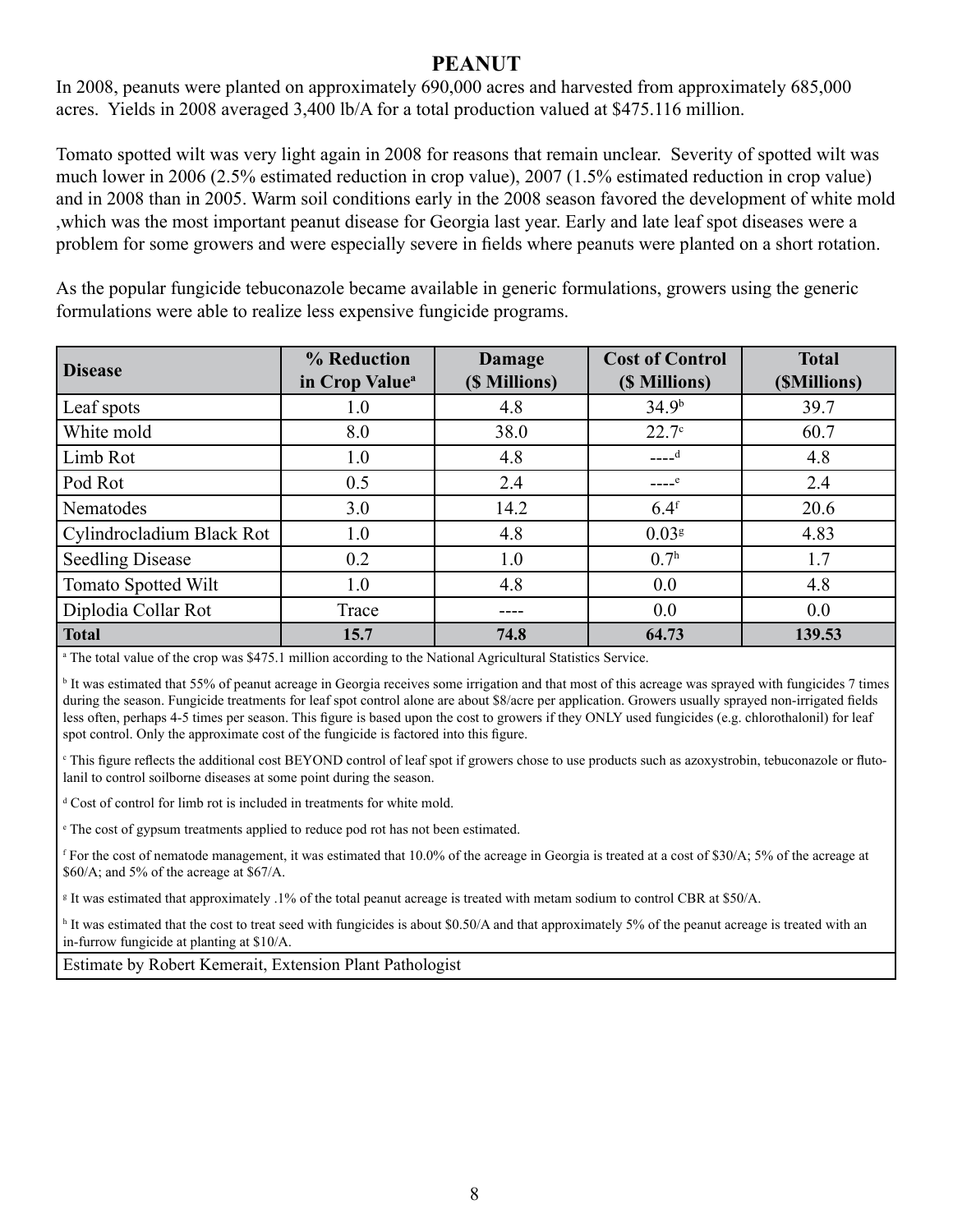#### **PECAN**

 Much like 2006 and 2007, the 2008 pecan season was extremely dry, resulting in conditions unfavorable for disease development. In University of Georgia fungicide trials conducted at commercial orchards, non-treated controls remained free of scab in a number of locations in the state. Any fruit scab that occurred was the result of infections late in the growing season, with little to no loss occurring. The risk for growers not to spray is too great, but the intervals between fungicide applications could have been extended due to the dry conditions. In 2007, pecan acreage was estimated to be 140,339 acres in Georgia with an average yield of 662 lbs./A. The 2007 crop was valued at \$125,932,662.

| <b>Disease</b>                    | % Reduction<br>in Crop Value | Damage<br>(\$ Millions) | <b>Cost of Control</b><br>$(S$ Millions) <sup>1</sup> | <b>Total</b><br>(\$ Millions) |
|-----------------------------------|------------------------------|-------------------------|-------------------------------------------------------|-------------------------------|
| Scab                              | 0.05                         | 0.63                    | 17.7                                                  | 18.33                         |
| Anthracnose                       | 0.0                          | 0.0                     | 0.0                                                   | 0.0                           |
| Brown Spot                        | 0.0                          | 0.0                     | 0.0                                                   | 0.0                           |
| Downy Spot                        | 0.0                          | 0.0                     | 0.0                                                   | 0.0                           |
| Powdery Mildew                    | 0.0                          | 0.0                     | 0.0                                                   | 0.0                           |
| Zonate Leaf Spot                  | 0.0                          | 0.0                     | 0.0                                                   | 0.0                           |
| Phytophthora Shuck and Kernel Rot | 0.0                          | 0.0                     | 0.0                                                   | 0.0                           |
| <b>Total</b>                      | 0.05                         | 0.63                    | 17.7                                                  | 18.33                         |

<sup>1</sup> Seven treatments on 140,339 acres @ \$18.00/A; scab sprays also effective against anthracnose, downy spot, brown spot, and powdery mildew in most cases; number of sprays varied by location.

Estimate by Jason Brock, Extension Plant Pathologist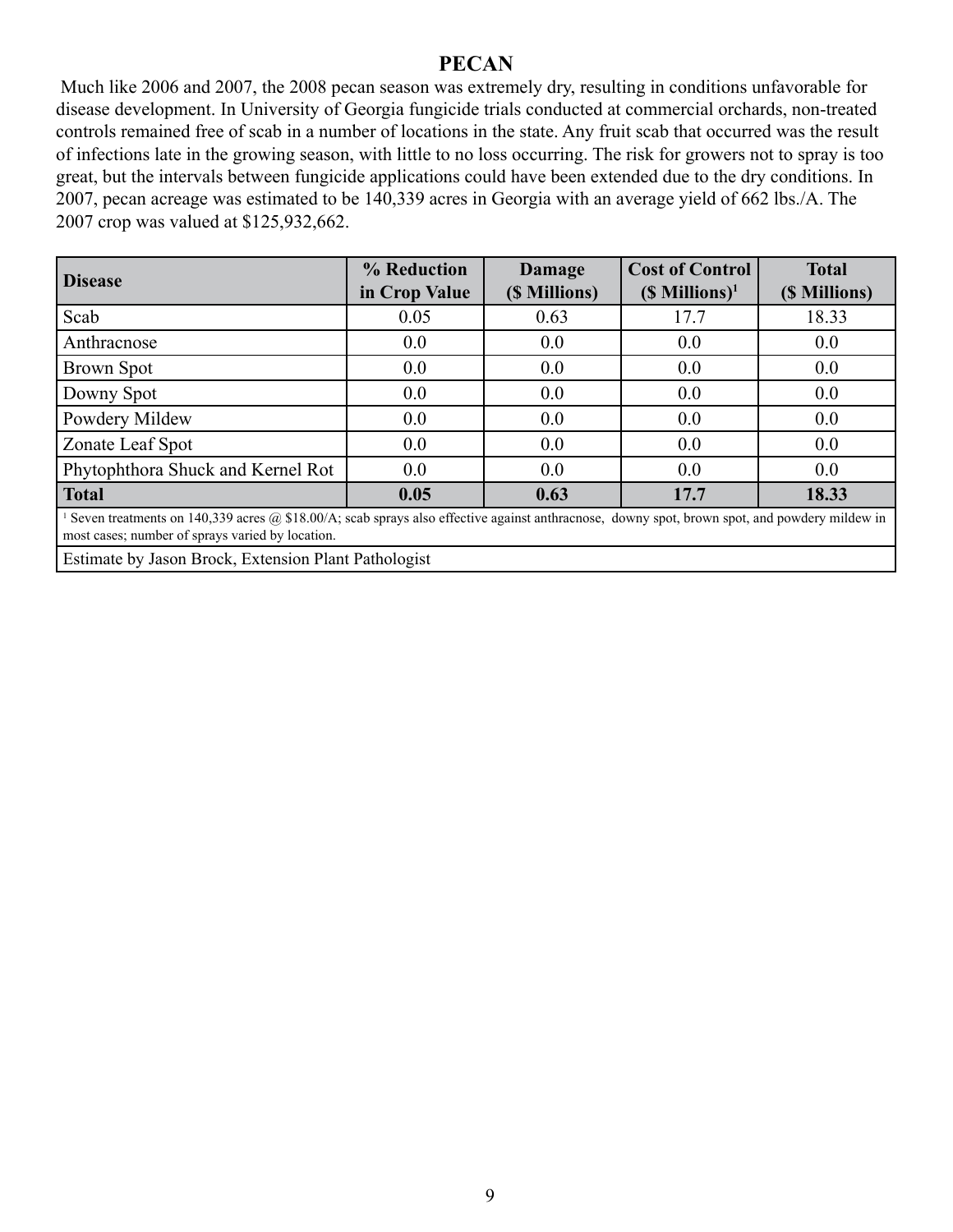## **SOYBEAN**

The recurrence of soybean rust, *Phakopsora pachyrhiz*i, in Georgia was the most important disease issue for soybean producers in 2008; however plant parasitic nematodes were certainly an important concern as well. Asian soybean rust was not known to successfully survive the winter of 2007-2008 and thus had to be reintroduced in 2008. The disease was not detected on sentinel plots until mid-July (in southwestern Georgia). The most important spread of Asian soybean rust into commercial areas occurred in late August and early September. It is estimated that at least 70% of the growers in Georgia applied at least one fungicide spray for management of rust.

In 2008, soybean was planted on 430,000 acres and harvested from an estimated 415,000 acres with an average yield of 30 bu/A. The total soybean production for Georgia in 2008 was valued at \$114.540 million. Frogeye leaf spot was fairly common but was relatively unimportant for most growers. Many growers were concerned about the development of downy mildew during the season. However, we do not believe that this disease affects soybean yields in the state. Nematodes remain an important problem of soybean in Georgia, especially in fields rotated with corn or cotton.

| <b>Disease</b>                                       | % Reduction<br>in Crop Value | <b>Damage</b><br>(\$ Millions) | <b>Cost of Control</b><br>(\$ Millions) | <b>Total</b><br>(\$ Millions) |
|------------------------------------------------------|------------------------------|--------------------------------|-----------------------------------------|-------------------------------|
| Soybean Cyst Nematode <sup>1</sup>                   | Trace                        | ---                            | ---                                     | ---                           |
| <b>Root-Knot Nematodes</b>                           | 3.5                          | 4.0                            | 1.3                                     | 5.3                           |
| Other Nematodes <sup>2</sup>                         | 1.5                          | 1.7                            | ---                                     | 1.7                           |
| Asian Soybean Rust                                   | 0.5                          | 0.6                            | 4.5                                     | 5.1                           |
| Anthracnose                                          | 0.5                          | 0.6                            | 0.0                                     | 0.6                           |
| <b>Brown Leaf Spot</b>                               | Trace                        | $---$                          | 0.0                                     | $---$                         |
| <b>Charcoal Rot</b>                                  | 0.1                          | 0.1                            | 0.0                                     | 0.1                           |
| Diaporthe/Phomopsis complex                          | Trace                        | ---                            | 0.0                                     | ---                           |
| Downy Mildew                                         | 0.0                          | 0.0                            | 0.0                                     | 0.0                           |
| Frogeye Leaf Spot                                    | Trace                        | ---                            | 0.0                                     | ---                           |
| Red Crown Rot                                        | 1.0                          | 1.1                            | 0.0                                     | 1.1                           |
| Pod and Stem Blight                                  | 2.0                          | 0.0                            | 0.0                                     | 0.0                           |
| Purple Stain                                         | Trace                        | 0.0                            | 0.0                                     | ---                           |
| Seedling Diseases (Rhizoctonia/<br>Pythium/Fusarium) | 0.2                          | 0.2                            | 0.1                                     | 0.3                           |
| Southern Blight                                      | 0.1                          | 0.1                            | 0.0                                     | 0.1                           |
| <b>Stem Canker</b>                                   | <b>NA</b>                    | 0.0                            | 0.0                                     | 0.0                           |
| Fusarium Wilt                                        | 0.0                          | 0.0                            | 0.0                                     | 0.0                           |
| <b>Virus Diseases</b>                                | 0.0                          | 0.0                            | 0.0                                     | 0.0                           |
| <b>Bacterial Diseases</b>                            | 0.0                          | 0.0                            | 0.0                                     | 0.0                           |
| <b>Total</b>                                         | 9.4                          | 8.4                            | 5.9                                     | 14.3                          |

<sup>1</sup> Resistant varieties are used to manage most nematode and disease problems. Typically, the only fungicides used are seed treatments to reduce seedling diseases.

2 "Other nematodes" includes reniform, sting, and Columbia lance nematodes.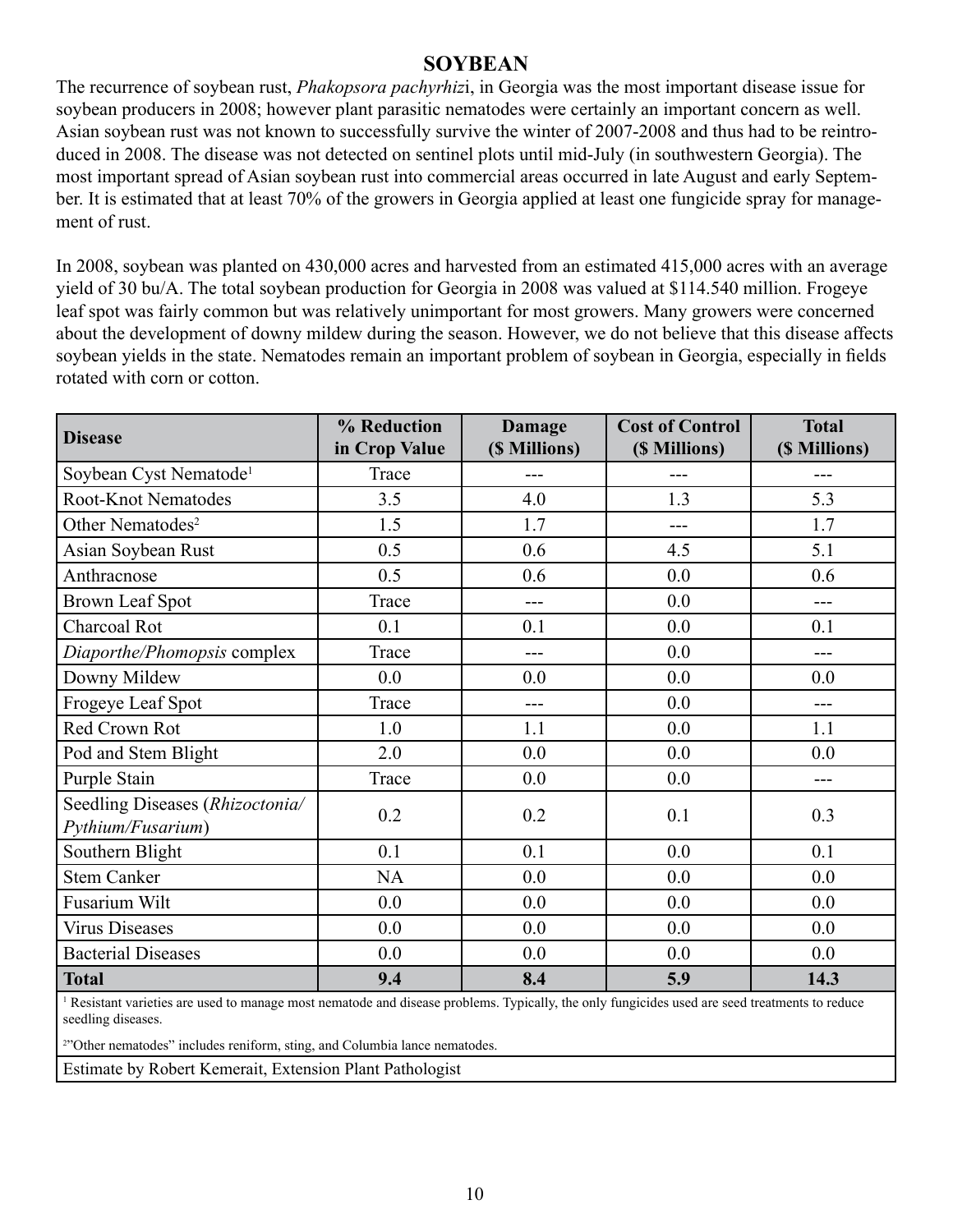## **STRAWBERRY**

Disease pressure was not severe in 2008, since it was a relatively dry year. Angular leaf spot was minimally observed. Anthracnose and Botrytis (gray mold) diseases, though infrequently observed, were not prevalent due to adequate control afforded through use of multiple fungicides throughout fruit development. Overall, it was a very good year for strawberry production. There is some concern that the strobilurin fungicides, which are heavily and virtually exclusively utilized for control of anthracnose, may be developing resistance. There is a strong need for fungicides with different modes of action if we are to continue strawberry production in Georgia.

| <b>Disease</b>                                         | % Reduction in<br><b>Crop Value</b> | Damage<br>(\$ Thousands) | <b>Cost of Control</b><br>(\$ Thousands) | <b>Total</b><br>(\$Thousands) |  |  |
|--------------------------------------------------------|-------------------------------------|--------------------------|------------------------------------------|-------------------------------|--|--|
| Gray Mold                                              | 0.1                                 | 9.7                      | 306.2                                    | 315.9                         |  |  |
| <b>Fungal Leaf Spots</b>                               | 0.1                                 | 9.7                      | 95.3                                     | 105.0                         |  |  |
| Anthracnose                                            | 0.5                                 | 48.7                     | 102.1                                    | 150.8                         |  |  |
| Root Rots & Nematodes                                  | 0.5                                 | 48.7                     | 170.1                                    | 218.8                         |  |  |
| Angular Leaf Spot                                      | 0.1                                 | 9.7                      | 9.7                                      | 19.4                          |  |  |
| <b>Total</b>                                           | 1.3                                 | 126.6                    | 683.4                                    | 810.0                         |  |  |
| Estimated by Phil Brannen, Extension Plant Pathologist |                                     |                          |                                          |                               |  |  |

## **TOBACCO**

#### Paul Bertrand

## Department of Plant Pathology

Spotted wilt continued to decline with an estimated plant loss of 10% for 2008.

Black shank continued to increase as growers continue to rely on Ph gene race 0 resistance, which is selecting for race 1. The preferred Ph gene varieties have low FL-301 resistance.

Blue mold was reported for the first time in four years. Losses were low but significant in the fields where it occurred.

| <b>Disease</b>                  | % Reduction<br>in Crop Value | <b>Cost of Control</b><br>Damage<br>(\$ Millions)<br>(\$ Millions) |       | <b>Total Loss</b><br>(\$ Millions) |
|---------------------------------|------------------------------|--------------------------------------------------------------------|-------|------------------------------------|
| Blue Mold <sup>1</sup>          | 0.01                         | 0.005                                                              | 0.002 | 0.007                              |
| Black Shank <sup>2</sup>        | 2.00                         | 1.000                                                              | .400  | 1.400                              |
| <b>Target Spot</b>              | 0.01                         | 0.005                                                              | 0.001 | 0.006                              |
| Root Knot Nematode <sup>3</sup> | 0.10                         | 0.050                                                              | 0.550 | 0.600                              |
| TSWV <sup>4</sup>               | 1.00                         | 0.005                                                              | 0.500 | 1.000                              |
| TMV <sup>5</sup>                |                              | 0.000                                                              | 0.000 | 0.000                              |

<sup>1</sup> Not reported since 2004.

<sup>2</sup> Most losses are associated with pathogen race 1 selected by race 0 resistant Ph gene varieties.

<sup>3</sup> Increasing numbers of growers not using nematicide. Nematode damage is increasing on some farms.

4 TSWV is estimated to have caused 10% plant loss and 1% loss of yield.

5 Traces reported in 2008. This is the common occurrence of TMV. All cases were associated with NC-71 and NC-72.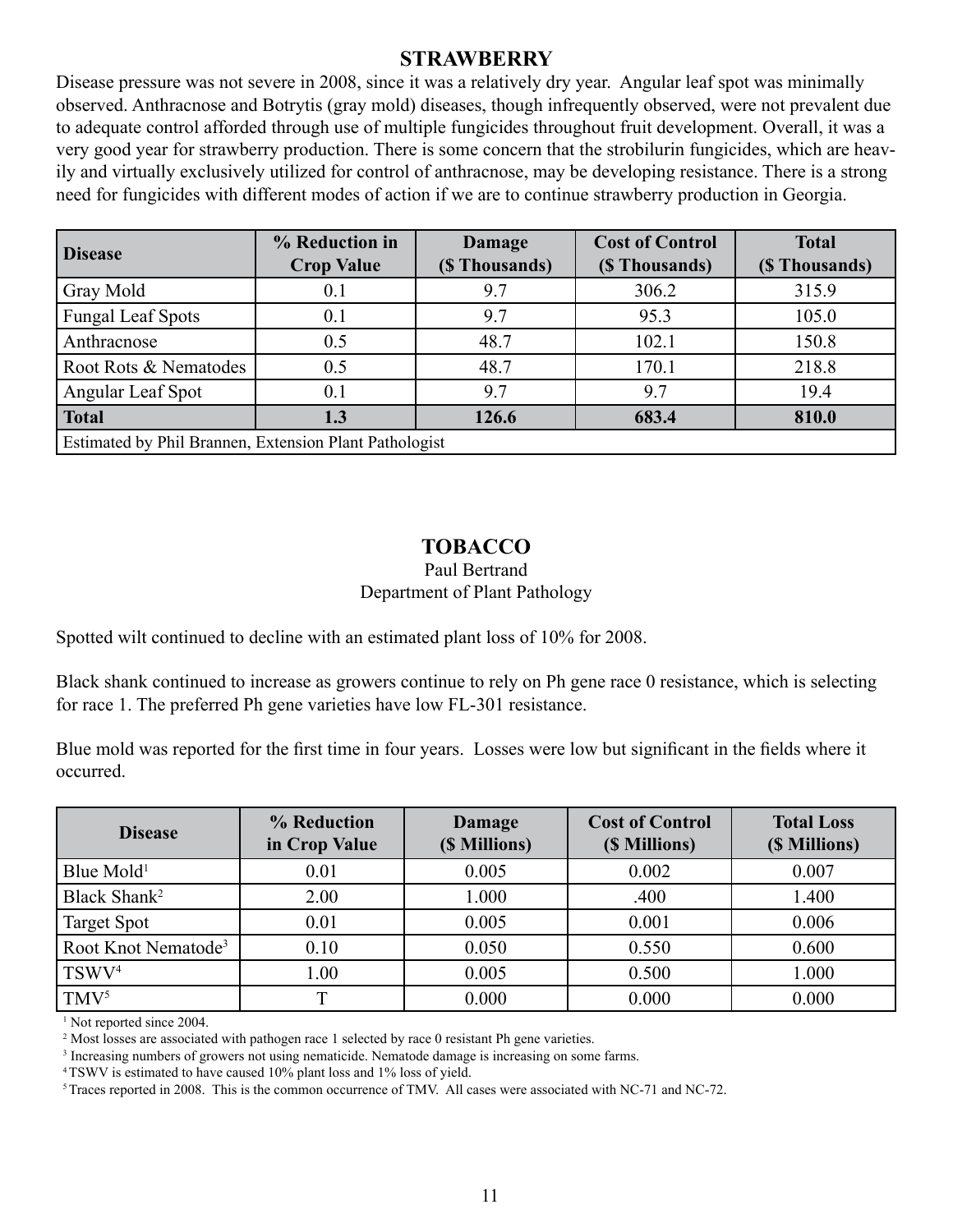## **TURFGRASS**

It is estimated that there are 1.98 million acres of turf with a maintenance value of \$1.80 billion in Georgia. There were 41,257 acres used for producing sod/stolons. In 2008, the drought continued and had a detrimental effect on the turfgrass industry. Watering restrictions were implemented to level IV throughout the state. The drought also impacted disease incidence; stressed turf swards were ubiquitous. High incidences of *Curvularia* spp. and *Colletotrichum* spp. were common in warm season grasses. Soilborne diseases were responsible for much of the disease losses. *Gaeumannomyces* spp. (causal agent of take all root rot and bermuda decline) continues to be prevalent and was observed throughout the state with higher incidences of the disease in the coastal and southern areas of Georgia. St Augustinegrass, centipede, zoysia and bermuda were the most affected species (in that order). In 2007, *Gaeumannomyces* sp was commonly diagnosed at our Plant Disease Clinics. *Rhizoctonia* spp. (causal agent of brown patch, large patch and yellow patch) was prevalent. *Pythium* spp. was observed throughout the state in 2008 especially in bentgrass greens. Incidences of *Magnaporthe poae* (summer patch) and *Ophiosphaerella* spp. (spring dead spot) were common in 2008. Foliar diseases continued to be problematic in 2008. *Sclerotinia homoeocarpa* was present throughout the state and in several turfgrass species. *Pyricularia grisea* infections were minimal in 2008. *Bipolaris* spp. was particularly problematic on Bermuda during the fall. Nematodes have been attributed to increased damage and promoting stress on turfgrass. Mixed infections of nematodes and Pythium were common in 2008. Sales of Nemacur® (Fenamiphos) ceased in May 2008, leaving turfgrass managers with limited options of nematode chemical control.

| <b>Turf Diseases</b>                                      | % Reduction<br>in Crop Value | <b>Damage</b><br>(\$ Millions) | <b>Cost of Control</b><br>(\$ Millions) | <b>Total</b><br>(\$ Millions) |  |
|-----------------------------------------------------------|------------------------------|--------------------------------|-----------------------------------------|-------------------------------|--|
| Soil-borne Diseases                                       | 3.0                          | 59.4                           | 39.6                                    | 99.0                          |  |
| <b>Foliar Diseases</b>                                    | 1.7                          | 29.7                           | 23.7                                    | 53.4                          |  |
| Nematodes                                                 | 2.5                          | 49.5                           | 9.9                                     | 59.4                          |  |
| <b>Total</b>                                              | 7.2                          | 138.6                          | 73.2                                    | 211.8                         |  |
| Estimate by Alfredo Martínez, Extension Plant Pathologist |                              |                                |                                         |                               |  |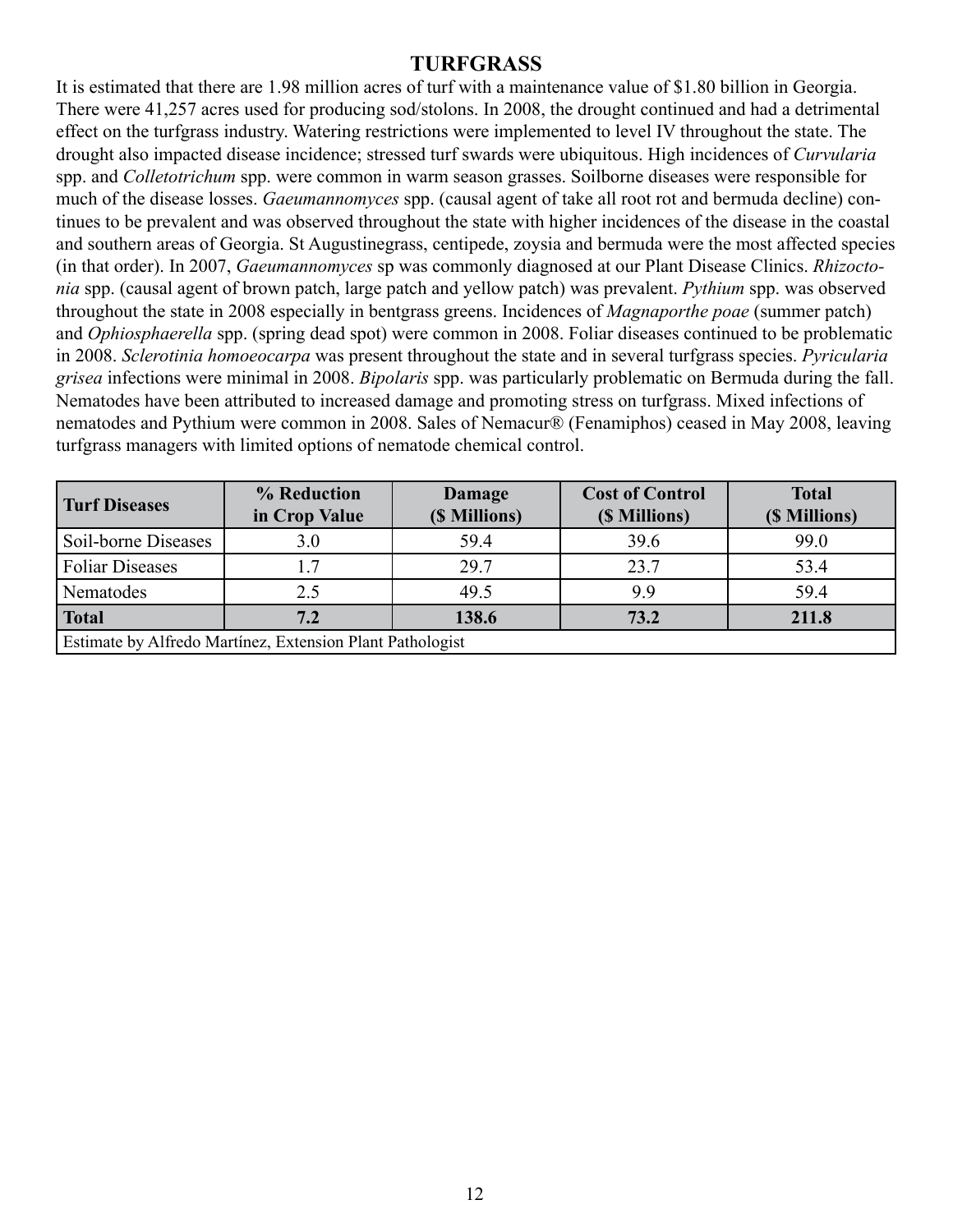## **VEGETABLES**

About 151,000 acres of vegetables were grown in Georgia in 2008 worth a total of approximately \$849 million. Overall, most crops suffered few losses due to the drought, which resulted in unfavorable conditions for most diseases. Fusarium wilt of watermelon continues to increase in incidence and caused some early season losses. Losses to *Phytophthora capsici* on bell pepper and cucurbits were below average. The most prevalent disease on tomatoes and peppers was bacterial spot, caused by *Xanthomonas campestris* pv. *vesicatoria*. This disease continues to plague growers because it is difficult to prevent, and remedial disease management tools are generally suppressive at best. The fall produced periods of weather that was favorable for bacterial spot. Cost of control for watermelons is higher due to an expensive fungicide, Inspire Super MP + Vanguard, being used via a crisis exemption for control of gummy stem blight.

| <b>Major Vegetable Crops</b>                                                                                                                                                                                                                                                                                                      | % Reduction in<br><b>Crop Value</b> <sup>1</sup> | Damage<br>(\$ Millions) | <b>Cost of Control</b><br>(\$ Millions) | <b>Total</b><br>(\$ Millions) |  |  |  |
|-----------------------------------------------------------------------------------------------------------------------------------------------------------------------------------------------------------------------------------------------------------------------------------------------------------------------------------|--------------------------------------------------|-------------------------|-----------------------------------------|-------------------------------|--|--|--|
| Watermelon                                                                                                                                                                                                                                                                                                                        | 2.2                                              | 2.6                     | 7.0                                     | 9.6                           |  |  |  |
| Squash (yellow + zucchini)                                                                                                                                                                                                                                                                                                        | 2.2                                              | 0.88                    | 1.4                                     | 2.3                           |  |  |  |
| Tomato                                                                                                                                                                                                                                                                                                                            | 2.9 <sup>1</sup>                                 | 1.5                     | 2.8                                     | 4.3                           |  |  |  |
|                                                                                                                                                                                                                                                                                                                                   |                                                  |                         |                                         |                               |  |  |  |
| <b>Other Vegetable Crops</b>                                                                                                                                                                                                                                                                                                      | % Reduction in<br><b>Crop Value</b> <sup>1</sup> | Damage<br>(\$ Millions) | <b>Cost of Control</b><br>(\$ Millions) | <b>Total</b><br>(\$ Millions) |  |  |  |
| Pepper (bell)                                                                                                                                                                                                                                                                                                                     | 4.5                                              | 4.7                     | 1.9                                     | 6.6                           |  |  |  |
| Cucumber                                                                                                                                                                                                                                                                                                                          | 2.8                                              | 2.3                     | 1.8                                     | 4.1                           |  |  |  |
| Snap Bean                                                                                                                                                                                                                                                                                                                         | 3.1                                              | 0.7                     | 1.3                                     | 2.0                           |  |  |  |
| Greens                                                                                                                                                                                                                                                                                                                            | 2.4                                              | 1.3                     | 1.3                                     | 2.6                           |  |  |  |
| Cabbage                                                                                                                                                                                                                                                                                                                           | 2.1                                              | 0.74                    | 0.7                                     | 1.44                          |  |  |  |
| Onion (dry)                                                                                                                                                                                                                                                                                                                       | 2.0                                              | 2.7                     | 2.3                                     | 5.0                           |  |  |  |
| Cantaloupe                                                                                                                                                                                                                                                                                                                        | 2.9                                              | 0.6                     | 2.3                                     | 2.9                           |  |  |  |
| Eggplant                                                                                                                                                                                                                                                                                                                          | 3.0                                              | 0.5                     | 0.4                                     | 0.9                           |  |  |  |
| <b>Total</b>                                                                                                                                                                                                                                                                                                                      | 2.7 <sup>1</sup>                                 | 18.6                    | 23.2                                    | 41.8                          |  |  |  |
| <sup>1</sup> This column is not additive due to the way losses for vegetables are tabulated.<br>Total values for vegetable commodities are taken from the 2007 farm gate values (AR-08-02).<br>$\mathbf{r}$ . The $\mathbf{r}$ is the $\mathbf{r}$ in $\mathbf{r}$ is the $\mathbf{r}$ in $\mathbf{r}$ is the set of $\mathbf{r}$ |                                                  |                         |                                         |                               |  |  |  |

Estimated by David B. Langston, Jr., Extension Plant Pathologist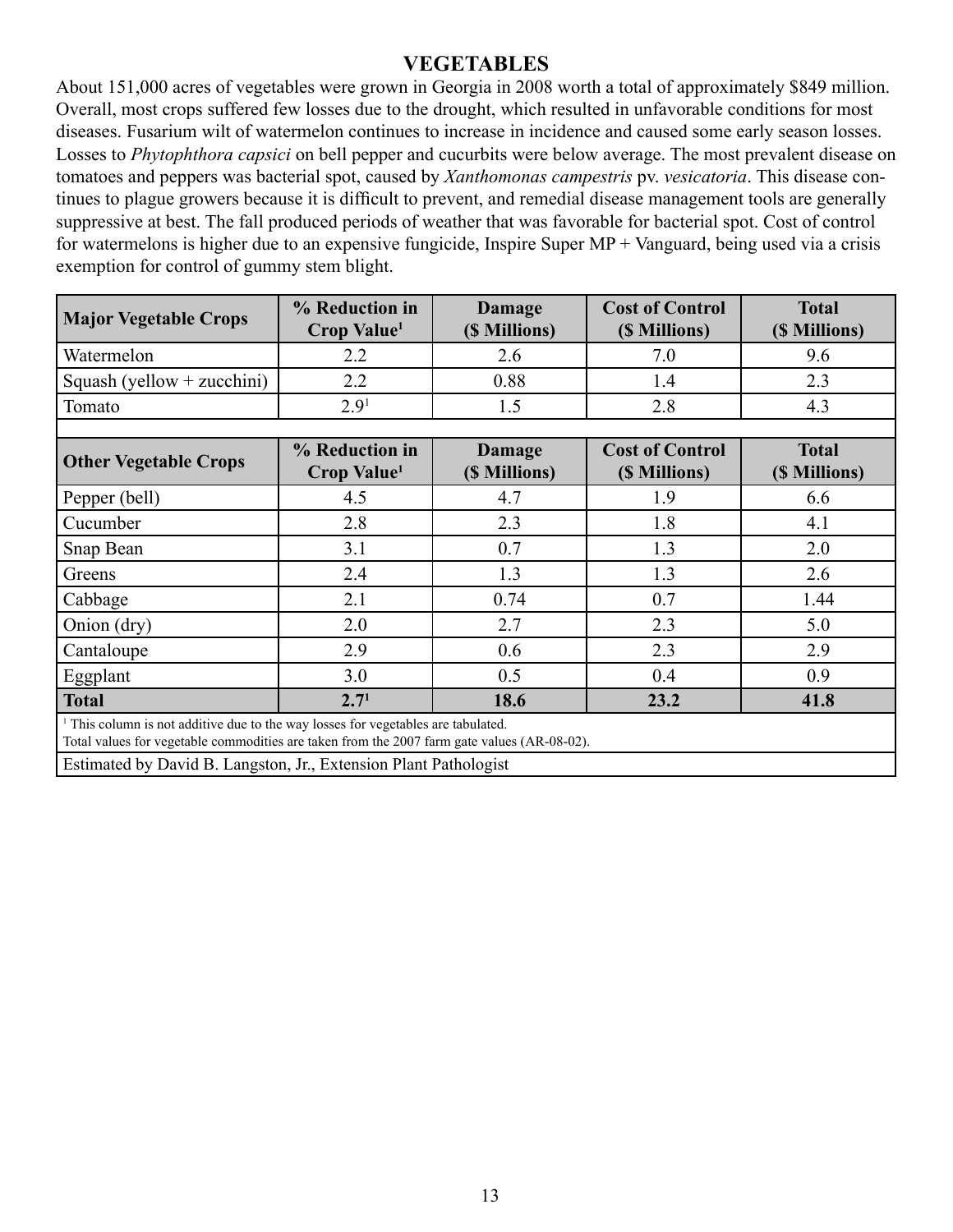#### **WHEAT**

Wheat was harvested from 397,255 acres with an average yield of 55.8 Bu/Acre. The farm gate value of wheat in 2008 was \$121,707,481. Acreage planted in 2008 accounted for an increase of 38% compared to 2007. The wheat season began with a dry fall, with rains arriving in late November and early December. Wheat began to germinate at this time. Early infections of *Blumeria graminis f.* sp *tritici* (powdery mildew) were registered in the southern part of the state. Powdery mildew disease pressure was high on wheat research plots in Tifton and southwest Georgia. Weather conditions ultimately held the disease on check. *Puccinia striiformis* (stripe rust) was observed in artificially inoculated research plots at Plains and Griffin, but no widespread epidemics were observed in the state. The cool and dry grain-filling period of April held *Puccinia recondita* (leaf rust) back in wheat critical physiological stages. *P. recondita* increased late in the season but had no effect on yield. Near-freezing temperatures were observed in northern Georgia in April, causing some damage to heading and flowering wheat but not to the extent observed in 2007. *Gaumannomyces graminis* var *tritici* (take-all) was sporadically found in central and south Georgia and may have contributed to the early decline of some fields. *Stagonospora* (Glume blotch on heads and leaves) incidence was low in 2008. Minor incidences of loose smut caused by *Ustilago tritici* were observed in localized areas. Cooler temperatures and moist conditions in late winter encouraged soilborne mosaic virus to develop throughout the state. Barley Yellow Dwarf Virus (BYDV) was moderate with higher infection levels noted at the research plots located in Calhoun. An important piece of the disease management strategies was the use of disease resistant cultivars in 2008.

| % Reduction in<br><b>Crop Value</b> | Damage<br>(\$ Millions) | <b>Cost of Control</b><br>(\$ Millions) | <b>Total</b><br>(\$ Millions)                                                                                                                                                                                                                                                                                                      |
|-------------------------------------|-------------------------|-----------------------------------------|------------------------------------------------------------------------------------------------------------------------------------------------------------------------------------------------------------------------------------------------------------------------------------------------------------------------------------|
| 0.2                                 | 0.24                    | 1.2                                     | 1.44                                                                                                                                                                                                                                                                                                                               |
| 0.1                                 | 0.12                    |                                         | 0.12                                                                                                                                                                                                                                                                                                                               |
| 1.0                                 | 1.21                    | 0.3                                     | 1.51                                                                                                                                                                                                                                                                                                                               |
| 0.6                                 | 0.60                    | 0.3                                     | 0.90                                                                                                                                                                                                                                                                                                                               |
|                                     |                         |                                         |                                                                                                                                                                                                                                                                                                                                    |
| 1.9                                 | 2.17                    | 1.8                                     | 3.97                                                                                                                                                                                                                                                                                                                               |
|                                     | $1$ T $1$ T $7$         |                                         | $\mathbf{D}$ $\mathbf{D}$ $\mathbf{A}$ $\mathbf{I}$ $\mathbf{D}$ $\mathbf{D}$ $\mathbf{D}$ $\mathbf{A}$ $\mathbf{D}$ $\mathbf{D}$ $\mathbf{D}$ $\mathbf{D}$ $\mathbf{D}$ $\mathbf{D}$ $\mathbf{D}$ $\mathbf{D}$ $\mathbf{D}$ $\mathbf{D}$ $\mathbf{D}$ $\mathbf{D}$ $\mathbf{D}$ $\mathbf{D}$ $\mathbf{D}$ $\mathbf{D}$ $\mathbf{$ |

Estimate by Alfredo Martinez and John Youmans, Plant Pathology Department-Griffin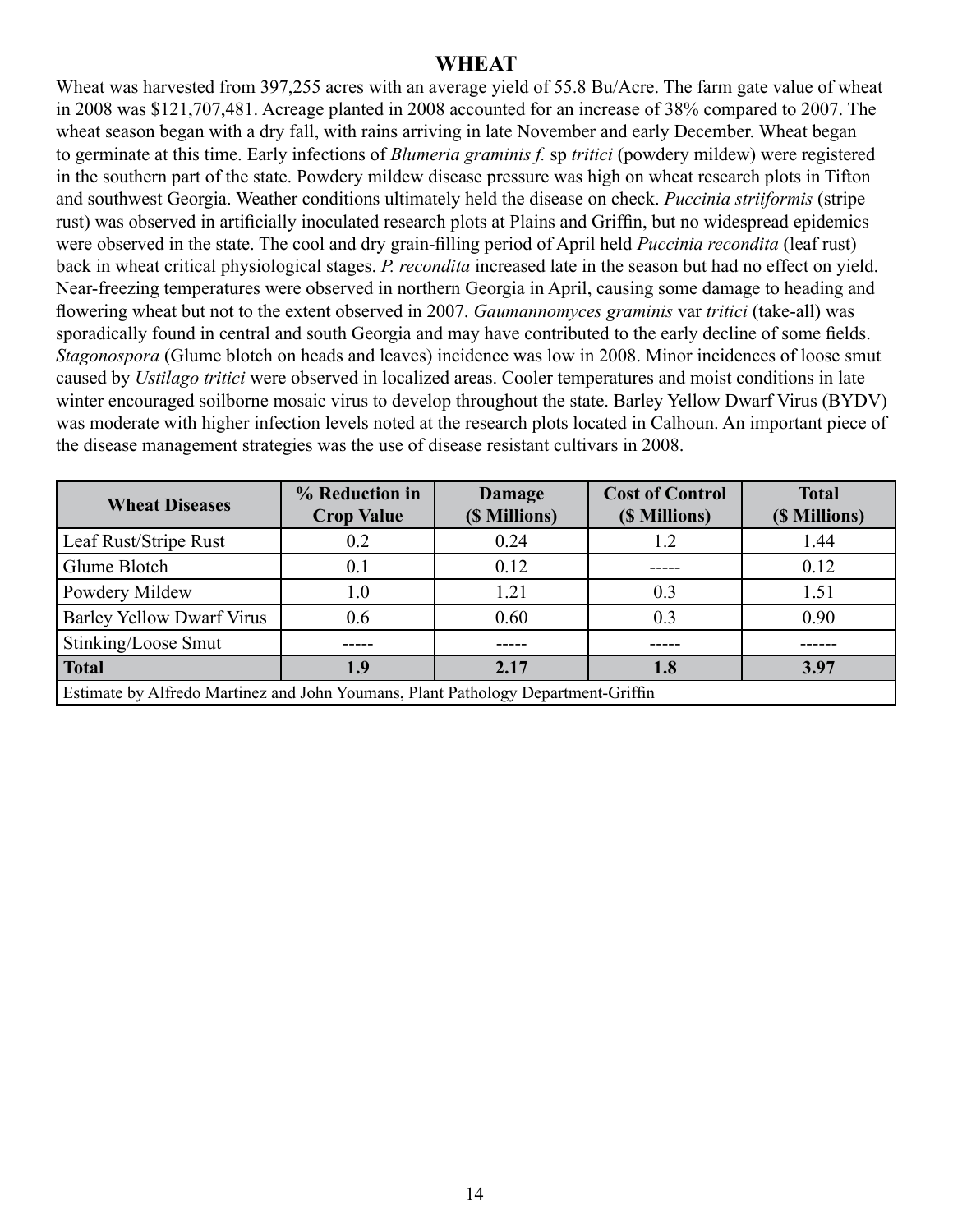# **SUMMARY OF TOTAL LOSSES DUE TO DISEASE DAMAGE AND COST OF CONTROL IN GEORGIA – 2008**

| Crop or<br><b>Commodity</b>               | <b>Estimated</b><br><b>Crop Value</b><br>(\$ Millions) | % Reduction<br>in<br>Crop Value <sup>1</sup> | <b>Value of</b><br><b>Damage</b><br>(\$ Millions) | Cost of<br><b>Control</b><br>(\$ Millions) | <b>Total</b><br><b>Disease Loss</b><br>(Damage $\&$<br>Control)<br>(\$ Millions) | Total %<br>of $Loss1,2$ |
|-------------------------------------------|--------------------------------------------------------|----------------------------------------------|---------------------------------------------------|--------------------------------------------|----------------------------------------------------------------------------------|-------------------------|
| <b>Apple</b>                              | 5.90                                                   | 1.30                                         | 0.056                                             | 0.267                                      | 0.324                                                                            | 5.40                    |
| <b>Blueberry</b>                          | 60.20                                                  | 0.60                                         | 0.423                                             | 2.555                                      | 2.978                                                                            | 4.90                    |
| <b>Bunch Grape</b>                        | 2.05                                                   | 4.0                                          | 0.082                                             | 0.270                                      | 0.352                                                                            | 17.70                   |
| Corn                                      | 199.0                                                  | 14.60                                        | 29.20                                             | 2.30                                       | 31.50                                                                            | 15.80                   |
| <b>Cotton</b>                             | 498.0                                                  | 16.0                                         | 80.0                                              | 11.60                                      | 91.60                                                                            | 18.40                   |
| <b>Muscadine Grape</b>                    | 2.0                                                    | 0.60                                         | 0.012                                             | 0.096                                      | 0.108                                                                            | 5.40                    |
| <b>Ornamental</b>                         | 543.60                                                 | 5.80                                         | 31.53                                             | 19.60                                      | 51.13                                                                            | 9.40                    |
| Peach                                     | 48.90                                                  | 1.70                                         | 0.340                                             | 3.19                                       | 3.53                                                                             | 7.20                    |
| Peanut                                    | 475.0                                                  | 15.70                                        | 74.80                                             | 64.73                                      | 139.50                                                                           | 29.40                   |
| Pecan                                     | 121.40                                                 | 0.05                                         | 0.63                                              | 17.70                                      | 18.33                                                                            | 15.10                   |
| Soybean                                   | 114.50                                                 | 9.40                                         | 8.40                                              | 5.90                                       | 14.30                                                                            | 12.49                   |
| <b>Strawberry</b>                         | 4.80                                                   | 1.30                                         | 0.126                                             | 0.683                                      | 0.810                                                                            | 16.80                   |
| <b>Turf</b>                               | 1800.0                                                 | 7.20                                         | 138.60                                            | 73.20                                      | 211.80                                                                           | 11.70                   |
| Vegetable                                 | 849.0                                                  | 2.70                                         | 18.60                                             | 23.20                                      | 41.80                                                                            | 4.90                    |
| Wheat                                     | 121.70                                                 | 1.90                                         | 2.17                                              | 1.80                                       | 3.97                                                                             | 3.30                    |
| <b>TOTALS</b>                             | 4846.05                                                | --                                           | 384.97                                            | 227.09                                     | 612.06                                                                           | 12.63                   |
| <sup>1</sup> This column is not additive. |                                                        |                                              |                                                   |                                            |                                                                                  |                         |

<sup>2</sup> Total % loss for each crop and the grand total is figured on the basis of: (Value of Damage + Cost Control) / Crop Value